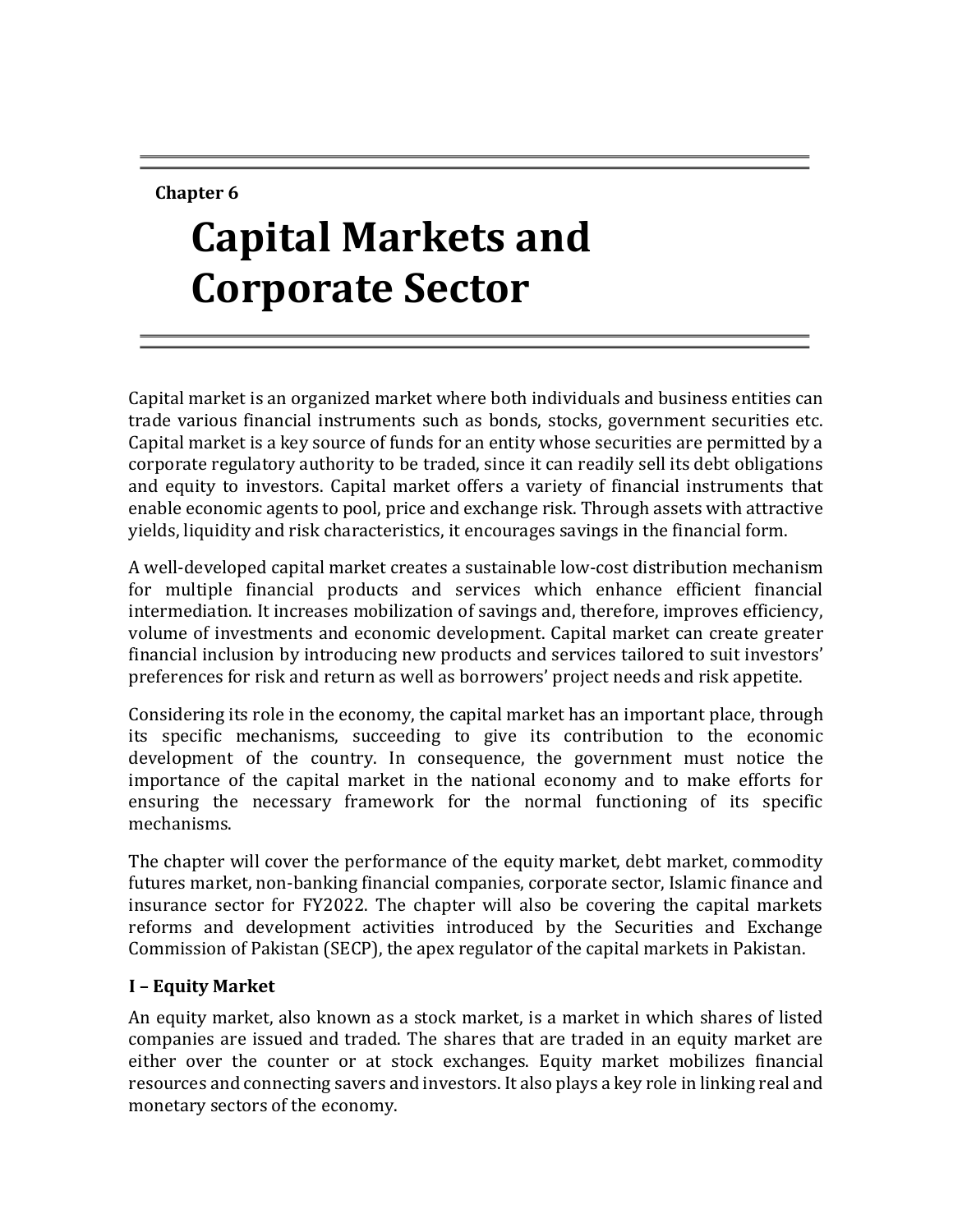# **Global Equity Markets<sup>1</sup>**

The performance of major world equity indices during the first nine months of current fiscal year is depicted in Figure 6.1. As shown in the Figure, all indices started with the positive growth but faced short-run fluctuations during the current fiscal year. The dip has been observed in February and March 2022 due to the geo-political tension, especially war between Russia and Ukraine which plummeted the global indices.



Major Asian stock market indices presented a mix picture during the first nine month of FY2022 (Fig-6.2 & Table 6.1). Jakarta Composite Index has seen the highest growth of 18.1 percent, while Hong Kong's Hang Seng Index declined by 23.7 percent, revealing the highest decline during the period July 2021 to March 2022.

|                       | Table 6.1: Major Asian Stock Market Indices (July-March FY2022) |                               |                               |                         |  |  |  |  |
|-----------------------|-----------------------------------------------------------------|-------------------------------|-------------------------------|-------------------------|--|--|--|--|
| Country               | Index                                                           | <b>Index On</b><br>30.06.2021 | <b>Index On</b><br>31.03.2022 | $\frac{0}{0}$<br>Change |  |  |  |  |
| Pakistan              | KSE 100 Index                                                   | 47,356.02                     | 44,928.83                     | $-5.13$                 |  |  |  |  |
| MSCI-EM               | <b>MSCI Emerging Market Index</b>                               | 1,374.64                      | 1,141.79                      | $-16.94$                |  |  |  |  |
| China                 | Shanghai Composite                                              | 3.591.20                      | 3,252.66                      | $-9.43$                 |  |  |  |  |
| Vietnam               | VN30 Index                                                      | 1.529.00                      | 1.508.53                      | $-1.34$                 |  |  |  |  |
| India                 | BSE Sensex 30                                                   | 52,482.71                     | 58,568.51                     | 11.60                   |  |  |  |  |
| Indonesia             | Jakarta Composite Index                                         | 5,985.49                      | 7.071.44                      | 18.14                   |  |  |  |  |
| Hong Kong             | Hang Seng                                                       | 28,827.95                     | 21,996.85                     | $-23.70$                |  |  |  |  |
| Singapore             | <b>Straits Times Singapore</b>                                  | 3,130.46                      | 3,408.52                      | 8.88                    |  |  |  |  |
| Malaysia              | Kuala Lumpur Composite Index                                    | 1,532.63                      | 1,587.36                      | 3.57                    |  |  |  |  |
| Philippines           | PSEi Composite                                                  | 6,901.91                      | 7,203.47                      | 4.37                    |  |  |  |  |
| Thailand              | <b>SET Index</b>                                                | 1,587.79                      | 1,695.24                      | 6.77                    |  |  |  |  |
| Source: Investing.com |                                                                 |                               |                               |                         |  |  |  |  |

<sup>&</sup>lt;sup>1</sup> S&P 500 is a stock market index tracking the performance of 500 large companies listed on stock exchange in the US SSE composite index is a stock market index of all stocks that are traded at the Shanghai Stock Exchange.

 $\overline{\phantom{a}}$ 

Sensex 30 is a free-float market-weighted stock market index of 30 well established companies on the Bombay Stock Exchange

The CAC 40 is a benchmark French stock market index, represents a capitalization-weighted measure of the 40 most significant stocks among the 100 largest market caps on the Euronext Paris

The KSE-100 index is a stock index acting as a benchmark to compare prices on the Pakistan Stock Exchange over a period.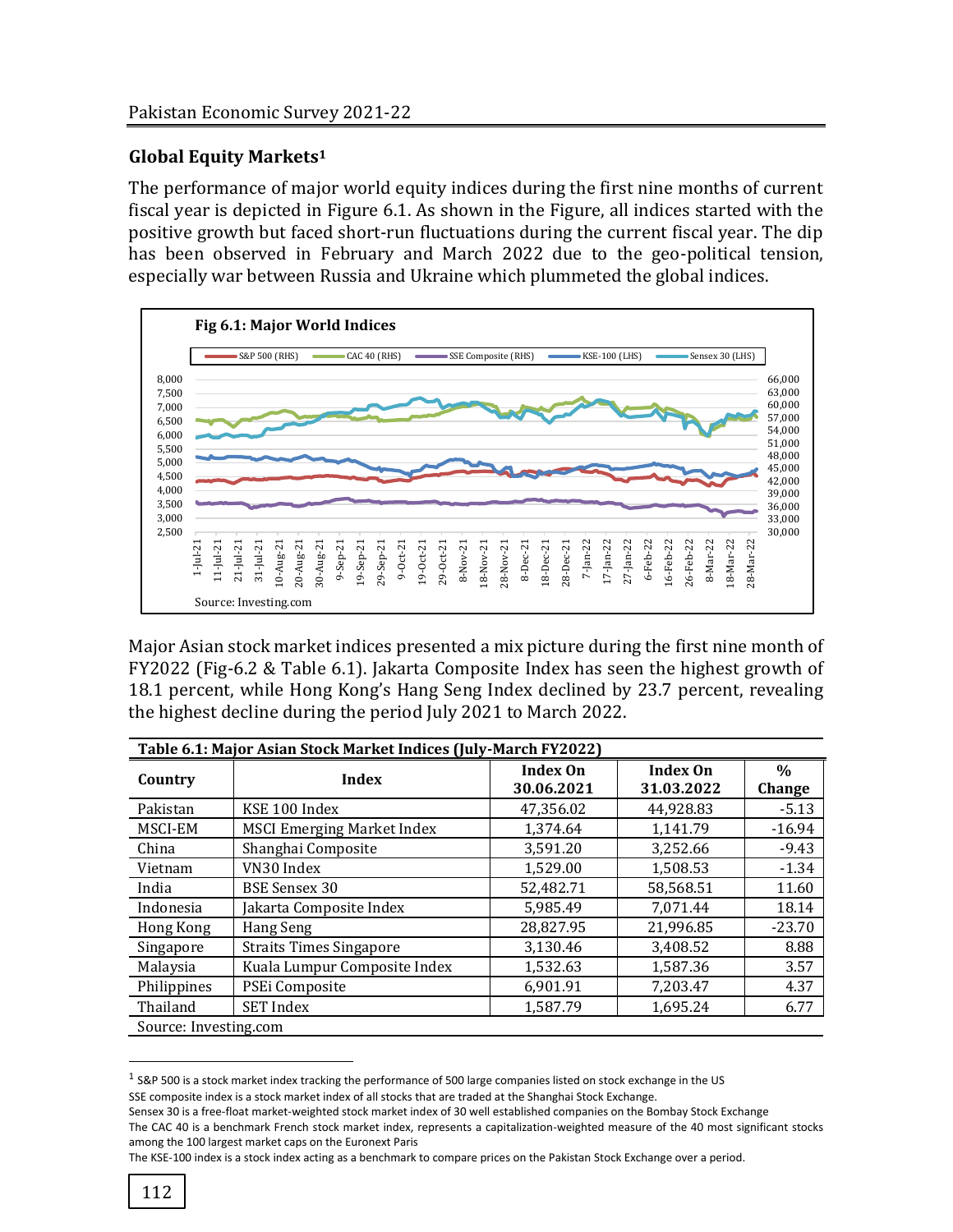

# **Pakistan's Equity Market (Developments during FY2022)**

Pakistan's stock market's performance has posted a boom-and-bust situation during FY2022 due to geo-political tension especially Russian Ukraine conflict and domestic political uncertainty. During July 2021 to March 2022, the benchmark KSE-100 index declined from 47,356 points to 44,929 points (Fig-6.3). During this period, the index closed at its highest point of 48,112 points on August 23, 2021. As of March 31, 2022, number of listed companies stood at 532, with total market capitalization of Rs 7,583 billion (Table 6.3).



The turnover in shares reached its peak in September 2021, indicating that investors were actively investing in the market. However, the market activity slowed down in February and March 2022 due to the geo-political and domestic political uncertainty.

| Table 6.2: Month-wise performance of KSE-100 Index |                         |                                          |                                     |               |                                                                     |          |                                            |  |
|----------------------------------------------------|-------------------------|------------------------------------------|-------------------------------------|---------------|---------------------------------------------------------------------|----------|--------------------------------------------|--|
| <b>Months</b>                                      | $2020 - 2021$           |                                          | <b>Months</b>                       | $2021 - 2022$ |                                                                     |          |                                            |  |
|                                                    | <b>KSE 100</b><br>index | Market<br>Capitalization<br>(Rs billion) | Turnover in<br>shares<br>(billions) |               | Market<br><b>KSE 100</b><br>Capitalization<br>index<br>(Rs billion) |          | <b>Turnover</b><br>in shares<br>(billions) |  |
| $ ul-20$                                           | 39.258.44               | 7.294.27                                 | 3.68                                | $Iul-21$      | 47.055.29                                                           | 8.242.71 | 8.75                                       |  |
| Aug- $20$                                          | 39,868.55               | 7.418.38                                 | 3.94                                | Aug- $21$     | 47.419.74                                                           | 8.290.43 | 7.29                                       |  |
| $Sep-20$                                           | 40.571.48               | 7.643.09                                 | 4.73                                | $Sep-21$      | 44,899.60                                                           | 7.804.49 | 9.12                                       |  |
| $Oct-20$                                           | 39.888.00               | 7.399.62                                 | 5.41                                | $Oct-21$      | 46.184.71                                                           | 7.953.39 | 5.51                                       |  |
| $Nov-20$                                           | 40.807.09               | 7.519.25                                 | 3.97                                | $Nov-21$      | 45.072.38                                                           | 7.553.51 | 6.95                                       |  |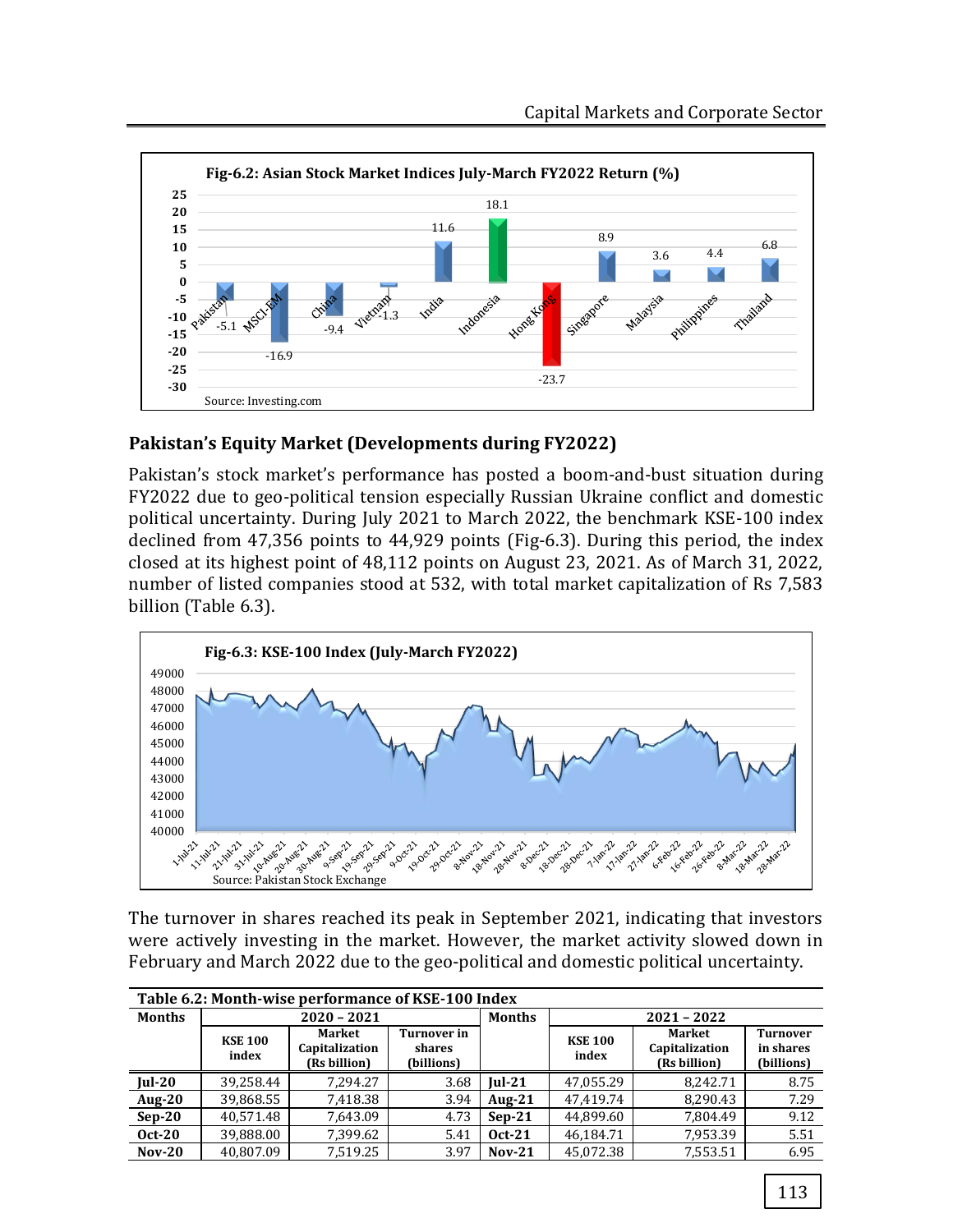| Table 6.2: Month-wise performance of KSE-100 Index |                         |                                          |                                     |               |                         |                                                 |                                            |  |
|----------------------------------------------------|-------------------------|------------------------------------------|-------------------------------------|---------------|-------------------------|-------------------------------------------------|--------------------------------------------|--|
| <b>Months</b>                                      | $2020 - 2021$           |                                          | <b>Months</b>                       | $2021 - 2022$ |                         |                                                 |                                            |  |
|                                                    | <b>KSE 100</b><br>index | Market<br>Capitalization<br>(Rs billion) | Turnover in<br>shares<br>(billions) |               | <b>KSE 100</b><br>index | <b>Market</b><br>Capitalization<br>(Rs billion) | <b>Turnover</b><br>in shares<br>(billions) |  |
| $Dec-20$                                           | 43,755.38               | 8,035.36                                 | 5.78                                | $Dec-21$      | 44,596.07               | 7,684.64                                        | 5.43                                       |  |
| $Jan-21$                                           | 46.385.54               | 8.398.45                                 | 8.40                                | $Ian-22$      | 45.374.68               | 7,755.93                                        | 5.56                                       |  |
| <b>Feb-21</b>                                      | 45,865.02               | 8.207.14                                 | 4.79                                | $Feb-22$      | 44,461.01               | 7,612.65                                        | 4.54                                       |  |
| $Mar-21$                                           | 44,587.85               | 7,892.19                                 | 4.43                                | $Mar-22$      | 44,928.83               | 7,582.98                                        | 4.54                                       |  |
| $Apr-21$                                           | 44.262.35               | 7.718.74                                 | 7.79                                |               |                         |                                                 |                                            |  |
| $May-21$                                           | 47,896.34               | 8,267.65                                 | 11.61                               |               |                         |                                                 |                                            |  |
| $Jun-21$                                           | 47,356.02               | 8.297.31                                 | 20.09                               |               |                         |                                                 |                                            |  |
| Source: Pakistan Stock Exchange                    |                         |                                          |                                     |               |                         |                                                 |                                            |  |

The major development of this year in the equity market is the issuance of Initial Public Offerings (IPOs). During July-March FY2022, five companies issued shares through IPOs on the main board of Pakistan Stock Exchange (PSX), while two companies were listed on the newly introduced Growth Enterprise Market (GEM) Board. Their detail is given in Box-I.

#### **Box-I: Initial Public Offerings in FY2022**

#### **Main Board**

In FY2022, the first IPO was the Citi Pharma limited, manufacturer of pharmaceuticals, medical chemicals and botanical products. The company was listed on 09<sup>th</sup> July, 2021 and raised funds of Rs 2,326.1 million.

The second IPO was the Pakistan Aluminium Beverages Cans Limited. The principal activity of the Company is manufacturing and sale of aluminium cans. The company was listed on 16th July, 2021 and raised funds of Rs 4,600.5 million.

The third IPO was Airlink Communications Limited. The company imports, exports IT related products and services. The company listed on 22nd September, 2021, raised fund of Rs 6,435 million.

The fourth IPO was Octopus Digital Limited, listed on  $05<sup>th</sup>$  October, 2021 and raised funds of Rs 1,110 million.

The fifth IPO during FY2022 was the Adamjee Life Assurance Company Limited, listed on 4th March 2022 and successfully raised Rs 700 million.

#### **GEM Board**

The first IPO on GEM board was Pak Agro Packaging Limited engaging in the manufacturing of agricultural textile products. The company listed on  $26<sup>th</sup>$  November, 2021 and raised Rs 198 million.

The second IPO on GEM board was Universal Network Systems Limited with the principal activity of domestic and international courier and allied services. The company listed on 06th December, 2021 and raised Rs 445.7 million.

Source: SECP

The total number of companies listed in PSX till March 2022 stood at 532. Total listed capital with PSX increased from Rs 1,442.64 billion in FY2021 to Rs 1,502.13 billion during the first nine months of current fiscal year. Five new companies were listed with the PSX during July-March 2022 as compared to five companies in the fiscal year 2020- 21. The profile of PSX from 2018 to March 2022 is reported in table 6.3.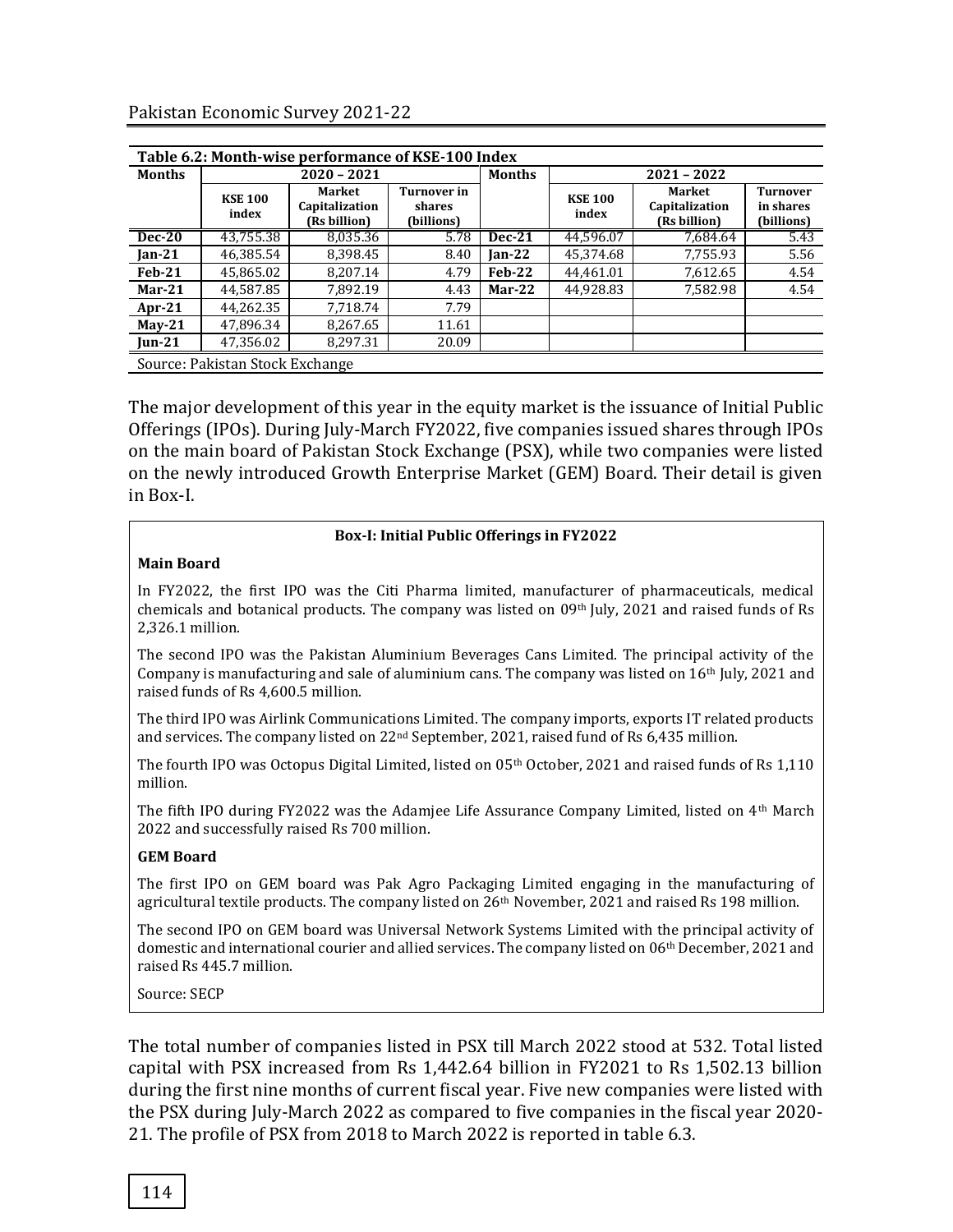| Table 6.3 Profile of Pakistan Stock Exchange |          |          |          |          |                                               |  |
|----------------------------------------------|----------|----------|----------|----------|-----------------------------------------------|--|
|                                              | 2018     | 2019     | 2020     | 2021     | 2022<br>(Till 31 <sup>st</sup> March<br>2022) |  |
| Total No. of Listed Companies                | 546      | 534      | 531      | 532      | 532                                           |  |
| Total Listed Capital - Rs in billion         | 1,322.74 | 1,386.59 | 1,421.09 | 1,442.64 | 1,502.13                                      |  |
| Total Market Capitalization -                | 7,692.78 | 7,811.81 | 8,035.36 | 8,297.31 | 7,582.98                                      |  |
| Rs in billion                                |          |          |          |          |                                               |  |
| New Companies Listed during the year         | ς        |          | ς        |          |                                               |  |
| Average Daily Shares Volume - (Shares in     | 194.03   | 163.98   | 323.51   | 527.50   | 305.19                                        |  |
| Mn) (YTD)                                    |          |          |          |          |                                               |  |
| Total Volume Traded - (Rs in Mn) (YTD)       | 62,324   | 57,645   | 108,426  | 131,354  | 57,682                                        |  |
| Source: Pakistan Stock Exchange              |          |          |          |          |                                               |  |

#### **Sector-wise Market Capitalization at Pakistan Stock Exchange as of 31st March 2022**

During July-March FY2022, a total of Rs 714.3 billion was wiped out from the market capitalization of the PSX. The detail of each sector is given in table 6.4.

| <b>Sectors</b>                           | <b>Market Cap</b><br>On 30/06/2021<br>(Rs million) | <b>Market Cap</b><br>On 31/03/2022<br>(Rs million) | % Change |  |
|------------------------------------------|----------------------------------------------------|----------------------------------------------------|----------|--|
| Automobile Assembler                     | 361,448.43                                         | 314,465.25                                         | $-13.0$  |  |
| Automobile Parts & Accessories           | 80,036.05                                          | 56,611.33                                          | $-29.3$  |  |
| Cable & Electrical Goods                 | 38.221.11                                          | 25,466.05                                          | $-33.4$  |  |
| Cement                                   | 702,506.46                                         | 535,882.96                                         | $-23.7$  |  |
| Chemical                                 | 404,117.21                                         | 406,477.57                                         | 0.6      |  |
| Close - End Mutual Fund                  | 3,281.22                                           | 2,556.07                                           | $-22.1$  |  |
| <b>Commercial Banks</b>                  | 1,308,754.05                                       | 1,362,896.96                                       | 4.1      |  |
| Engineering                              | 171,409.78                                         | 124,043.87                                         | $-27.6$  |  |
| Fertilizer                               | 509,383.64                                         | 552,742.34                                         | 8.5      |  |
| Food & Personal Care Products            | 744,128.43                                         | 753,305.13                                         | 1.2      |  |
| Glass & Ceramics                         | 80,095.90                                          | 68,244.09                                          | $-14.8$  |  |
| Insurance                                | 170,003.13                                         | 145,318.52                                         | $-14.5$  |  |
| Inv. Banks / Inv. Cos. / Securities Cos. | 143,914.70                                         | 119,352.21                                         | $-17.1$  |  |
| Jute                                     | 129.97                                             | 214.38                                             | 64.9     |  |
| <b>Leasing Companies</b>                 | 5,403.17                                           | 478.90                                             | $-91.1$  |  |
| Leather & Tanneries                      | 52,866.06                                          | 51,914.72                                          | $-1.8$   |  |
| Miscellaneous                            | 82,228.73                                          | 110,707.30                                         | 34.6     |  |
| Modarabas                                | 14,489.79                                          | 23,912.47                                          | 65.0     |  |
| Oil & Gas Exploration Companies          | 960,135.45                                         | 897,468.13                                         | $-6.5$   |  |
| Oil & Gas Marketing Companies            | 234,967.91                                         | 172,767.90                                         | $-26.5$  |  |
| Paper & Board                            | 94.242.51                                          | 72,099.83                                          | $-23.5$  |  |
| Pharmaceuticals                          | 314,189.81                                         | 271,728.36                                         | $-13.5$  |  |
| Power Generation & Distribution          | 316,235.56                                         | 262,830.67                                         | $-16.9$  |  |
| Refinery                                 | 146,563.70                                         | 66,048.85                                          | $-54.9$  |  |
| Sugar & Allied Industries                | 76,431.61                                          | 68,293.14                                          | $-10.6$  |  |
| Synthetic & Rayon                        | 76,659.25                                          | 83,531.74                                          | 9.0      |  |
| Technology & Communication               | 280,200.75                                         | 259,809.11                                         | $-7.3$   |  |
| <b>Textile Composite</b>                 | 310,874.28                                         | 296,506.57                                         | $-4.6$   |  |
| <b>Textile Spinning</b>                  | 71,964.98                                          | 68,025.90                                          | $-5.5$   |  |
| Textile Weaving                          | 4,935.26                                           | 3,857.21                                           | $-21.8$  |  |
| Tobacco                                  | 432,246.12                                         | 311,316.81                                         | $-28.0$  |  |
| Transport                                | 78,127.48                                          | 59,120.29                                          | $-24.3$  |  |
| Vanaspati & Allied Industries            | 2.122.21                                           | 1,433.31                                           | $-32.5$  |  |
| Woolen                                   | 476.07                                             | 323.21                                             | $-32.1$  |  |
| Real Estate Investment Trust             | 24.505.17                                          | 33,222.08                                          | 35.6     |  |
| <b>Exchange Traded Funds</b>             | 9.27                                               | 7.08                                               | $-23.7$  |  |
| Total                                    | 8,297,305.22                                       | 7,582,980.29                                       | $-8.6$   |  |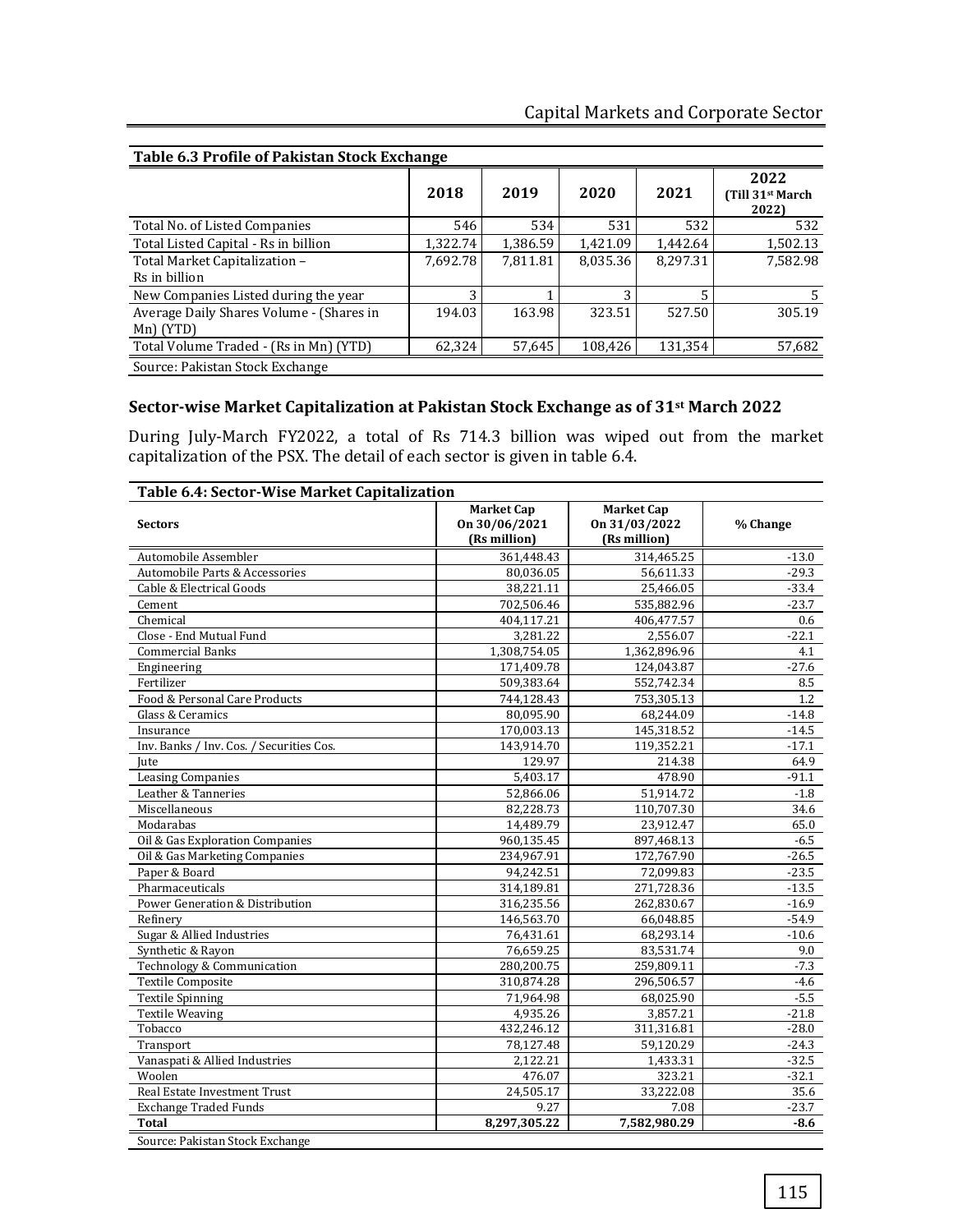

In terms of market capitalization, five top sectors are shown in Fig 6.4.

#### **Total Market Capitalization of Top 15 Companies Listed at Pakistan Stock Exchange as on March 31, 2022**

The list of selected blue-chip companies based on market capitalization are depicted in table 6.5.

| Table 6.5: Market Capitalization of Selected Blue Chips |                                 |               |            |                 |  |  |  |
|---------------------------------------------------------|---------------------------------|---------------|------------|-----------------|--|--|--|
| <b>Scrip</b>                                            | Company                         | <b>Shares</b> | Price (Rs) | Amount          |  |  |  |
|                                                         |                                 | (million)     |            | (Rs in million) |  |  |  |
| <b>OGDC</b>                                             | Oil & Gas Development           | 4,300.93      | 83.13      | 357,536         |  |  |  |
| <b>PAKT</b>                                             | Pakistan Tobacco Ltd.           | 255.49        | 1053       | 269,035         |  |  |  |
| <b>NESTLE</b>                                           | Nestle Pakistan Ltd.            | 45.35         | 5821.73    | 264,013         |  |  |  |
| <b>MARI</b>                                             | Mari Petroleum Co.              | 133.40        | 1769.52    | 236,058         |  |  |  |
| MEBL                                                    | Meezan Bank Ltd.                | 1,626.93      | 130.96     | 213,063         |  |  |  |
| <b>LUCK</b>                                             | Lucky Cement                    | 323.38        | 636.35     | 205,780         |  |  |  |
| <b>PPL</b>                                              | Pakistan Petroleum              | 2,720.97      | 72.8       | 198,086         |  |  |  |
| MCB                                                     | MCB Bank Ltd.                   | 1,185.06      | 145.66     | 172,616         |  |  |  |
| COLG                                                    | Colgate Palmolive               | 72.80         | 2300       | 167,430         |  |  |  |
| <b>UBL</b>                                              | <b>United Bank Limited</b>      | 1,224.18      | 136.39     | 166,966         |  |  |  |
| <b>HBL</b>                                              | Habib Bank Ltd.                 | 1,466.85      | 112.91     | 165,622         |  |  |  |
| <b>ENGRO</b>                                            | <b>Engro Corporation</b>        | 576.16        | 267.6      | 154,181         |  |  |  |
| <b>UPFL</b>                                             | Unilever Pak. Food              | 6.37          | 24000      | 152,878         |  |  |  |
| <b>FFC</b>                                              | Fauji Fertilizer Company        | 1,272.24      | 113.72     | 144,679         |  |  |  |
| <b>SCBPL</b>                                            | Standard Char. Bank             | 3,871.59      | 34.73      | 134,460         |  |  |  |
|                                                         | Source: Pakistan Stock Exchange |               |            |                 |  |  |  |

It is evident from table 6.5 that out of five major companies in the PSX, Meezan Bank Limited and Mari Petroleum Company Limited share price has a positive growth. Fall in the share price of Pak Tobacco is partly explained by the negative growth of 28 percent in the Tobacco industry. Share price of Nestle has dropped as Food & Personal Care Products companies posted a modest growth of 1.2 percent. The stock price trend of top five companies registered at the PSX is also presented in Fig 6.5.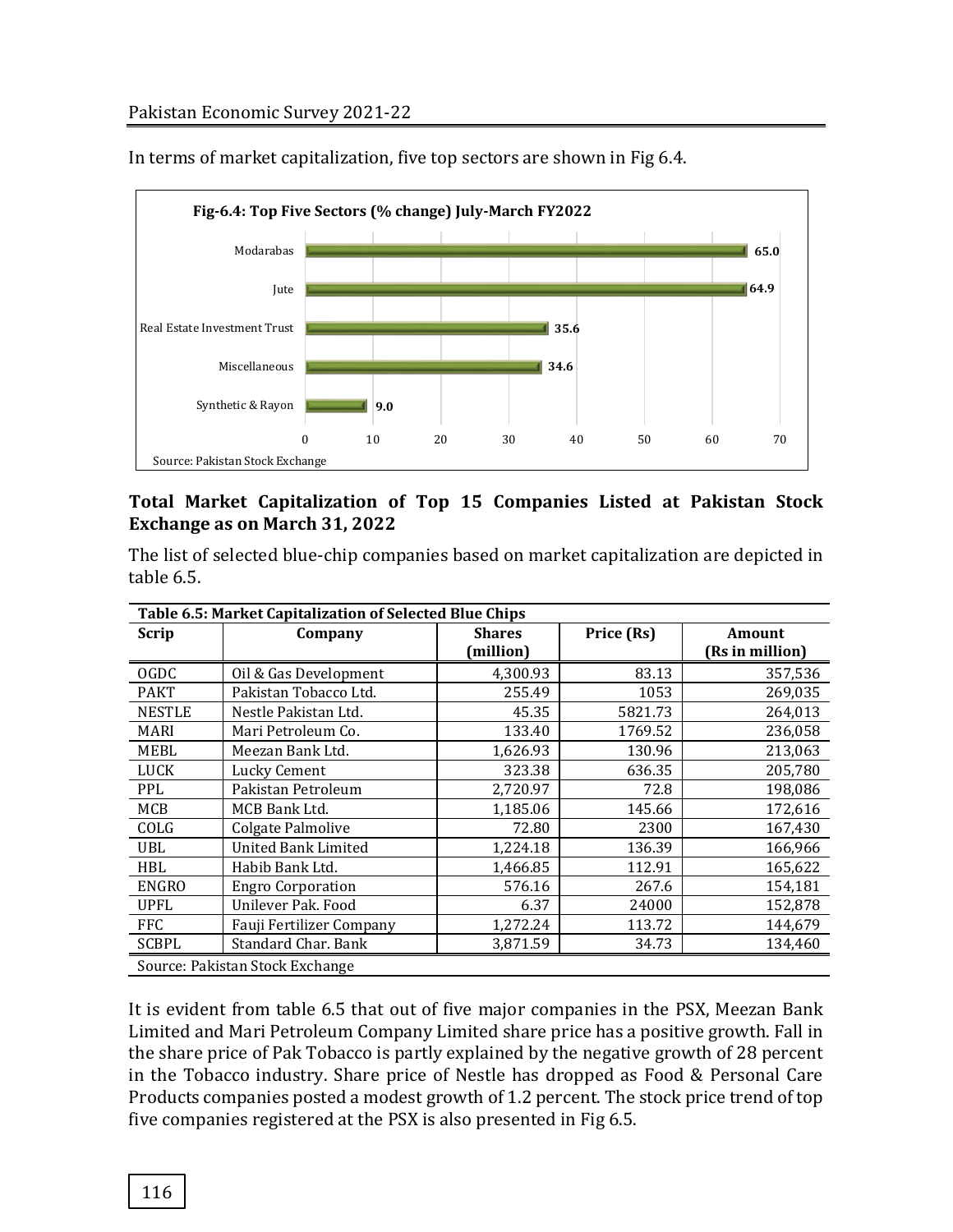

## **II- Debt markets**

[Debt market](https://timesofindia.indiatimes.com/topic/debt-market) is the market where investors trade debt [instruments,](https://timesofindia.indiatimes.com/topic/debt-securities) mostly in the form of bonds. A well-developed corporate bond market is essential for the growth of the economy, as it provides an additional avenue to government and the corporate sector to raise funds for meeting their financial needs. During July-March FY2022, 32 debt securities were reported, and the break-up is given in table 6.6.

| Table 6.6: Debt Securities                             |                                            |                      |                           |  |  |  |
|--------------------------------------------------------|--------------------------------------------|----------------------|---------------------------|--|--|--|
|                                                        | Sr. No.   Type of Security                 | <b>No. of Issues</b> | Amount<br>(Rs in billion) |  |  |  |
|                                                        | Privately Placed Term Finance Certificates |                      | 17.2                      |  |  |  |
| ii.                                                    | <b>Privately Placed Sukuk</b>              | 12                   | 48.5                      |  |  |  |
| iii.                                                   | <b>Privately Placed Commercial Papers</b>  | 14                   | 55.8                      |  |  |  |
|                                                        | <b>Total</b>                               | 32                   | 121.5                     |  |  |  |
| Source: Securities and Exchange Commission of Pakistan |                                            |                      |                           |  |  |  |

**Corporate Debt Securities Outstanding:** As of March 31, 2022, 102 corporate debt securities remain outstanding, amounting to Rs 749.8 billion. Category-wise break-up is shown in table 6.7.

|                                                        | Table 6.7: Corporate Debt Securities (Outstanding) |                  |                                              |  |  |  |  |
|--------------------------------------------------------|----------------------------------------------------|------------------|----------------------------------------------|--|--|--|--|
| Sr. No.                                                | Name of security                                   | No. of<br>issues | <b>Amount outstanding</b><br>(Rs in billion) |  |  |  |  |
|                                                        | Term Finance Certificates (TFCs)                   | 56               | 164.45                                       |  |  |  |  |
| ii.                                                    | Sukuk                                              | 40               | 576.07                                       |  |  |  |  |
| iii.                                                   | Commercial Papers (CPs)                            |                  | 9.30                                         |  |  |  |  |
|                                                        | <b>Total</b>                                       | 102              | 749.82                                       |  |  |  |  |
| Source: Securities and Exchange Commission of Pakistan |                                                    |                  |                                              |  |  |  |  |

## **National Saving Schemes**

The Central Directorate of National Savings (CDNS) is playing a vital role in mobilizing saving and promoting financial inclusion by extending social security net to all the deserving sections of the society. The purpose of National Savings is to sell government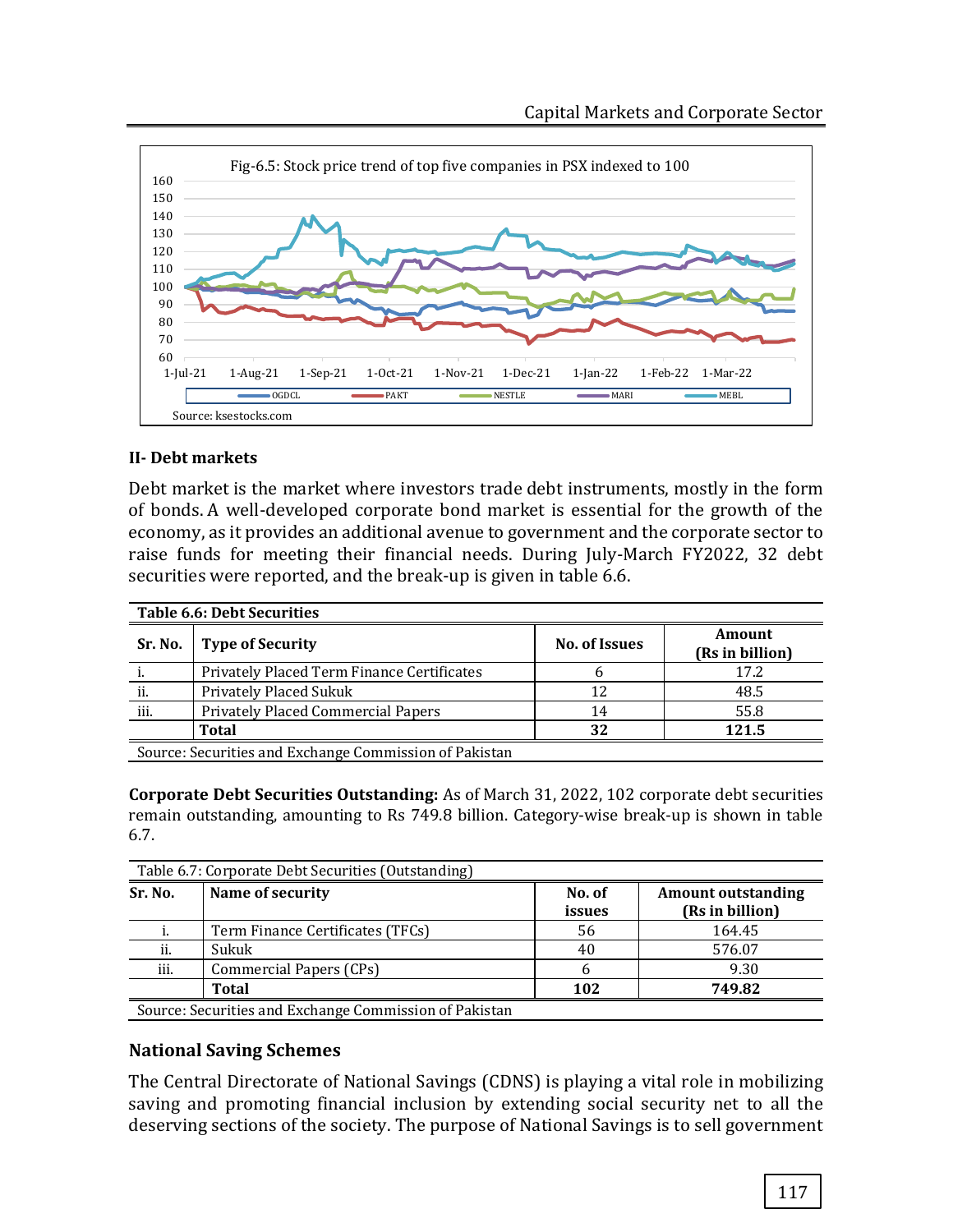#### Pakistan Economic Survey 2021-22

securities/debt instruments in shape of National Savings Scheme (NSS) to support the government to finance the fiscal deficit through non-bank borrowing.

The product basket of the NSS ranges from three months Short-Term Savings Certificates (STSC) to ten years long term Defence Savings Certificates. The detail is given in table 6.8.

| Table 6.8: Product basket of the National Savings Scheme |                                                              |                                      |                        |                   |  |  |  |
|----------------------------------------------------------|--------------------------------------------------------------|--------------------------------------|------------------------|-------------------|--|--|--|
| S. No                                                    | Rate of profit on National Savings Schemes w.e.f. 25-03-2022 |                                      |                        |                   |  |  |  |
|                                                          | <b>Name of Scheme</b>                                        | <b>Rate of Return</b><br>(per annum) | <b>Maturity Period</b> | <b>Tax Status</b> |  |  |  |
| 1                                                        | Defence Savings Certificates                                 | 10.92%                               | 10 Years               | Taxable           |  |  |  |
| 2                                                        | Special Savings Certificates/Accounts                        | 11.13% (Average)                     | 3 Years                | Taxable           |  |  |  |
| 3                                                        | Regular Income Certificates                                  | 11.04%                               | 5 Years                | Taxable           |  |  |  |
| 4                                                        | Savings Account                                              | 8.25%                                | <b>Running Account</b> | Taxable           |  |  |  |
| 5                                                        | Pensioners' Benefit Account                                  | 12.72%                               | 10 Years               | Tax exempt        |  |  |  |
| 6                                                        | <b>Bahbood Savings Certificates</b>                          | 12.72%                               | 10 Years               | Tax exempt        |  |  |  |
| 7                                                        | Shuhada Family Welfare Account                               | 12.72%                               | 10 Years               | Tax exempt        |  |  |  |
| 8                                                        | National Prize Bonds (Bearer)                                | 10.00%                               | Perpetual              | Taxable           |  |  |  |
| 9                                                        | Premium Prize Bonds (Registered) *                           | 8.79%                                | Perpetual              | Taxable           |  |  |  |
| 10                                                       | <b>Short Term Savings Certificates (STSC)</b>                |                                      |                        |                   |  |  |  |
|                                                          | STSC 3 Months                                                | 10.40%                               | 3 Months               | Taxable           |  |  |  |
|                                                          | STSC 6 Months                                                | 10.60%                               | 6 Months               | Taxable           |  |  |  |
|                                                          | STSC 12 Months                                               | 10.70%                               | 12 Months              | Taxable           |  |  |  |
|                                                          | $*$ Fffortive from 10.00.2021                                |                                      |                        |                   |  |  |  |

\*Effective from 10.09.2021 Source: Central Directorate of National Savings

Due to discontinuation of highest domination prize bonds i.e., Rs 40,000, Rs 15,000 and Rs 7,500, the net proceeds of NSS have been counted at Rs -86.4 billion as of March 31, 2022. Scheme-wise net investment is presented in table 6.9.

|    | Table 6.9: National Savings Schemes (Net Investment) |              | (Rs in million) |               |               |                           |
|----|------------------------------------------------------|--------------|-----------------|---------------|---------------|---------------------------|
|    | S# Name of Scheme                                    | 2017-18      | 2018-19         | 2019-20       | 2020-21       | $($ [ul-21 to<br>$Mar-22$ |
|    | Defence Savings Certificates                         | 10,743.61    | 57,171.04       | 92,783.09     | (9, 132.62)   | (6,771.61)                |
| 2  | National Deposit Scheme                              | 0.05         | (0.03)          |               | (0.00)        | (0.35)                    |
| 3  | Khaas Deposit Scheme                                 | (0.19)       | (0.04)          | (0.05)        | (0.24)        | (0.02)                    |
| 4  | Special Savings Certificates (Regd)                  | (51, 180.06) | 31,842.49       | 13,945.72     | (6,327.88)    | (22,611.79)               |
| 5  | Special Savings Certificates (Bearer)                | (0.55)       |                 | (0.01)        | (0.50)        |                           |
| 6  | Regular Income Certificates                          | 8,726.28     | 142,088.06      | 83,232.25     | 26,711.24     | 19,812.64                 |
| 7  | <b>Bahbood Savings Certificates</b>                  | 45,395.28    | 119,573.11      | 83,379.96     | 2,549.42      | 8,816.55                  |
| 8  | Pensioners' Benefit Account                          | 21,504.37    | 43,367.37       | 33,875.95     | 16,347.15     | 15,710.21                 |
| 9  | <b>Savings Accounts</b>                              | 3,412.99     | (166.22)        | 4,536.97      | 1,083.53      | 6,442.79                  |
| 10 | <b>Special Savings Accounts</b>                      | 59,939.19    | (132, 393.53)   | 200,770.58    | (39,659.08)   | (37, 415.75)              |
| 11 | Mahana Amdani Accounts                               | (46.70)      | (73.84)         | (60.42)       | (47.52)       | (48.84)                   |
| 12 | Prize Bonds                                          | 101,575.66   | 40,432.08       | (171, 109.88) | (315, 531.72) | (82, 941.39)              |
| 13 | National Savings Bonds                               |              |                 | (137.00)      |               |                           |
| 14 | <b>Short Term Savings Certificates</b>               | 560.55       | 761.00          | 19,254.58     | (20, 362.16)  | (89.71)                   |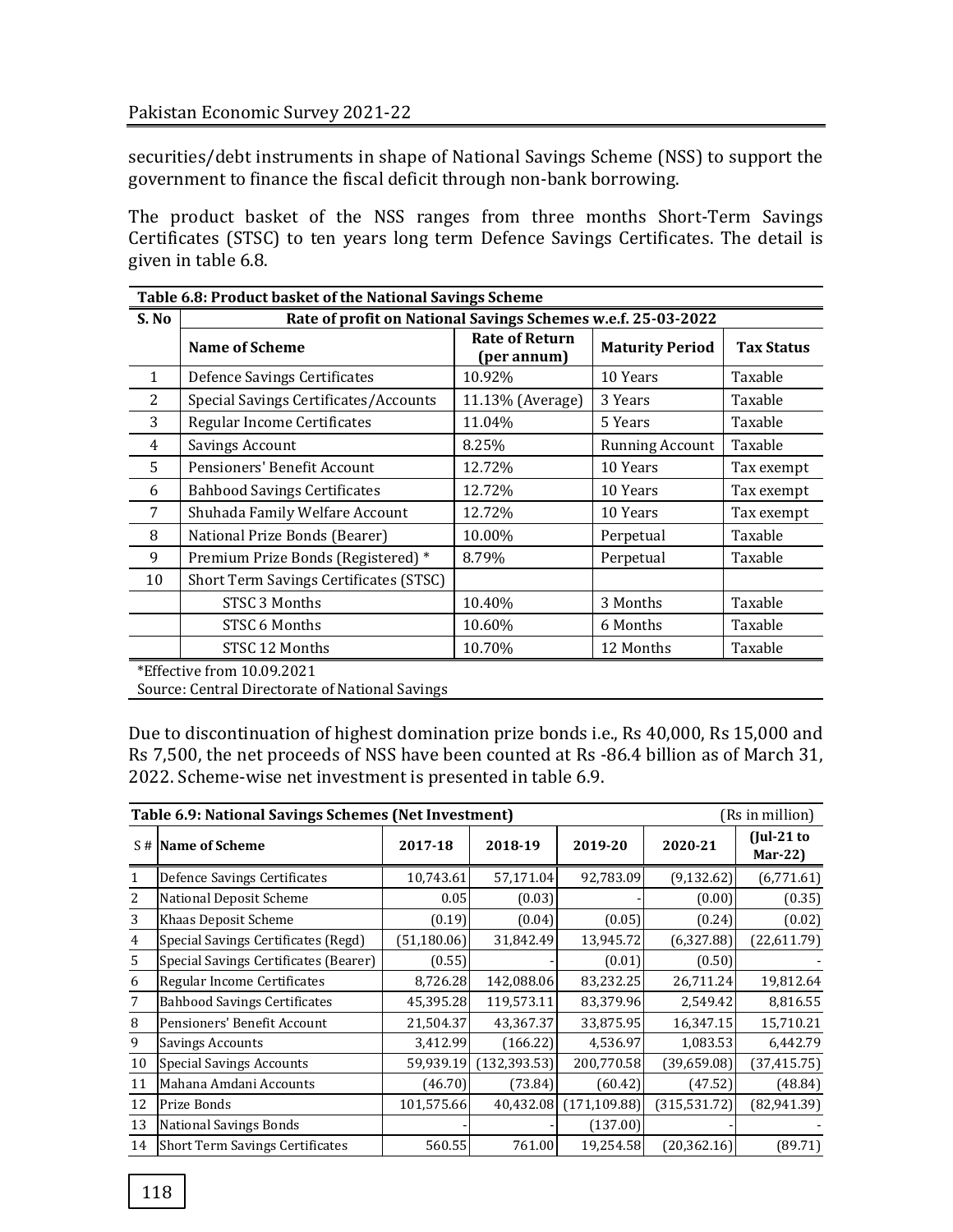|                                                        | <b>Table 6.9: National Savings Schemes (Net Investment)</b> |            | (Rs in million) |            |               |                          |
|--------------------------------------------------------|-------------------------------------------------------------|------------|-----------------|------------|---------------|--------------------------|
|                                                        | S# Name of Scheme                                           | 2017-18    | 2018-19         | 2019-20    | 2020-21       | $[ ul-21$ to<br>$Mar-22$ |
| 15                                                     | Premium Prize Bonds (Registered)                            | 2,323.20   | 2.819.96        | 11,322.72  | 25,147.19     | 12,675.27                |
| 16                                                     | Postal Life Insurance                                       | 875.45     | 1,248.42        | 627.96     | (1,311.91)    |                          |
| 17                                                     | Shuhda Welfare Accounts                                     |            | 42.14           | 27.02      | 24.19         | 13.90                    |
| <b>Grand Total</b>                                     |                                                             | 203,829.13 | 306,712.00      | 372.449.41 | (320, 510.91) | (86, 408.11)             |
| Note: Figures in parenthesis indicates negative value. |                                                             |            |                 |            |               |                          |

Source: Central Directorate of National Savings

## **III- Commodity Futures Market**

Pakistan Mercantile Exchange Limited (PMEX) is the only company which is providing a centralized and regulated place for commodity futures trading. PMEX offers diverse range of futures contracts based on different commodities, including gold, silver, crude oil, currency pairs, as well as local agricultural products including cotton, wheat, rice and spices.

During July-March FY2022, 2.31 million lots of various commodities futures contracts including gold, crude oil and US equity indices worth Rs 2.65 trillion were traded on PMEX.

# **IV. Non-Banking Finance Companies**

Non-Bank Finance Companies (NBFCs) are the entities that provide services similar to banking and financial services, but do not hold a banking license.

**Mutual Funds:** As of December 31, 2021, assets under management of mutual funds stood at Rs 1,191.6 billion. Money market funds dominated the industry with the largest share i.e., 49 percent of the mutual fund industry, followed by income funds comprising of 21 percent and equity funds having industry share of 20 percent, respectively.

**Investment Advisory:** At present, 25 NBFCs have licenses to conduct investment advisory business, which includes 19 asset management companies and 6 NBFCs having exclusive license for conducting investment advisory services. As of December 31, 2021, the total assets of discretionary/non-discretionary portfolios held by all of the investment advisors amounted to Rs 374.3 billion. Major highlights of the mutual fund industry are stated in table 6.10.

| Table 6.10: Mutual Fund Industry                       |                                    |                                        |  |  |  |  |
|--------------------------------------------------------|------------------------------------|----------------------------------------|--|--|--|--|
| <b>Description</b>                                     | <b>Total number</b><br>of Entities | <b>Total Assets</b><br>(Rs in billion) |  |  |  |  |
| Asset management / Investment advisory Companies       | 26                                 | 45.7                                   |  |  |  |  |
| Mutual Funds / Plans                                   | 285                                | 1,191.6                                |  |  |  |  |
| Discretionary / non-discretionary portfolio            |                                    | 374.3                                  |  |  |  |  |
| Total size of the industry                             | 311                                | 1,611.6                                |  |  |  |  |
| Source: Securities and Exchange Commission of Pakistan |                                    |                                        |  |  |  |  |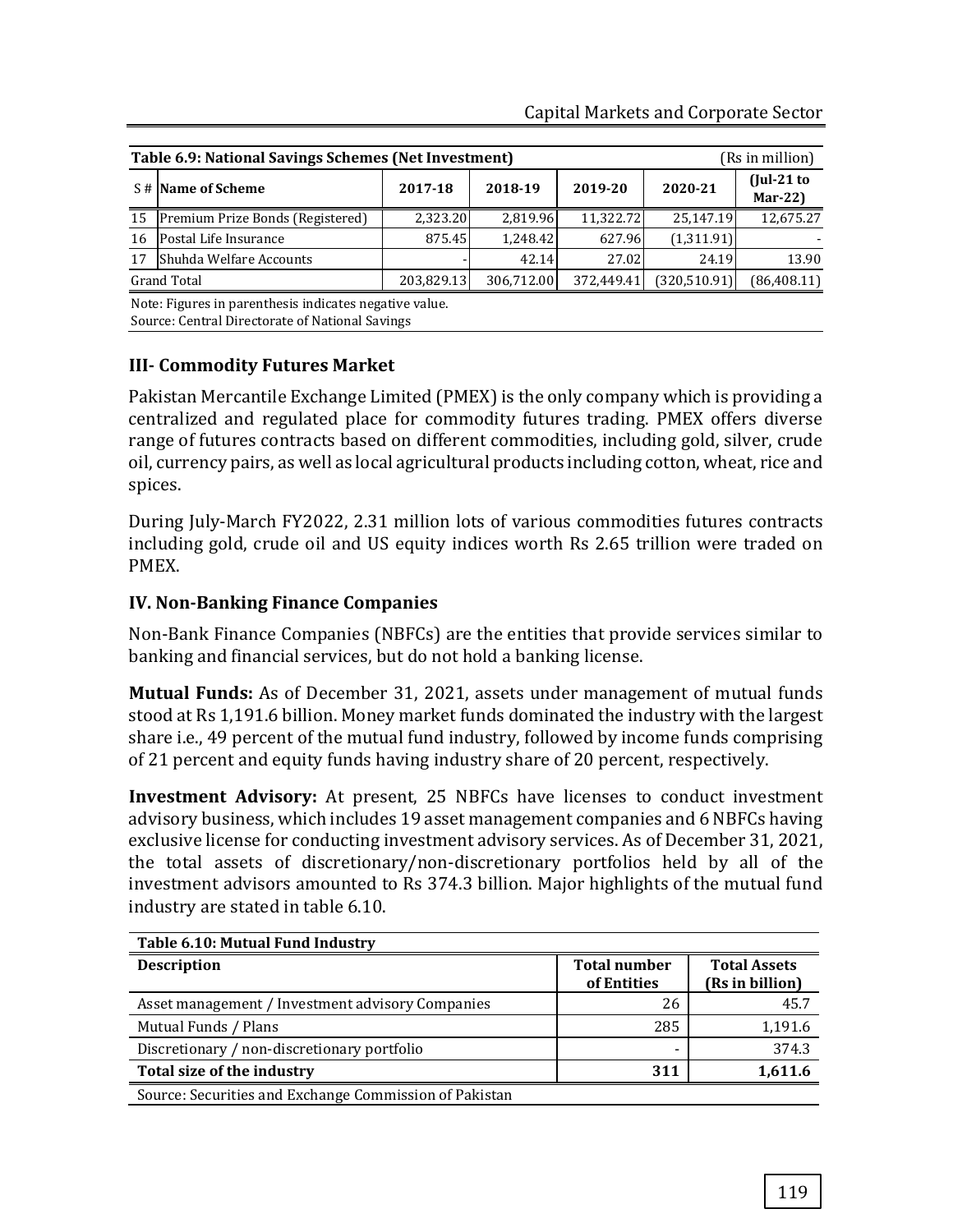#### **Box-II: NBFC Reforms and Developmental Activities**

To facilitate the growth of the mutual fund industry and to protect the investor's interest, the SECP has taken the following initiatives during the outgoing fiscal year:

- **Prescribed new eligibility requirements to register as trustee of open end or closed end schemes**
- Prescribed regulatory framework for Fixed Rate Mutual Fund which will contribute towards expanding investor base and leads to availability of a low-cost investment product
- Prescribed regulatory framework for account opening by Asset Management Companies (AMCs) to promote digitization and micro-savings and allowed Roshan Digital Account (RDA) eligible banks to distribute units of CIS/VPS of multiple AMCs without obtaining license
- SECP has proposed reforms to the NBFC Rules 2003, to eliminate regulatory bottlenecks by introducing the concept of perpetual licensing, reducing documentation requirements, removing multiple regulatory approvals and allowing the group companies to undertake different business activities under one license
- NBFC regulations 2008 have been amended to introduce improved governance structure, liquidity & risk management requirements for non-banking microfinance companies and credit underwriting standards for housing finance and allowed premature redemption of Certificate of Deposits (CODs) by deposit taking NBFCs
- Amendments to the Corporate Restructuring Companies (CRC) Act, 2016 have been approved, which will allow CRC to facilitate business of acquisition of non-performing assets of financial institutions and help in revival of businesses through restructuring schemes
- Facilitated inclusion of NBMFCs as executing agency for Kamyab Pakistan Program and housing finance companies in Government mark-up subsidy scheme, for housing finance
- The government has approved Non-Banking Finance Companies Bill, 2021, which provides a modernized, dedicated and consolidated parent regulatory framework for the NBFC sector. It will enhance growth, provide facilitation, innovation and overall strengthening of the NBFC sector coupled with stronger governance and investor protection mechanisms.

Source: Securities & Exchange Commission of Pakistan

#### **Private Equity and Venture Capital Funds Management Services**

As on March 31, 2022, the number of NBFCs licensed by the SECP to undertake the business of private equity and venture capital fund management services stand at eight. These NBFCs, have so far successfully launched five private equity and venture capital funds, with four funds focused on private equity investment and one fund targeting venture capital investments. The combined size of these funds stands at Rs 9,873 million.

**Voluntary Pension Schemes:** The assets under management of the voluntary pension industry currently stand at Rs 39.6 billion as of December 31, 2021. Highlights of the pension fund industry are provided in table 6.11.

| <b>Table 6.11: Voluntary Pension Schemes</b>           |                                       |  |  |
|--------------------------------------------------------|---------------------------------------|--|--|
| <b>Description</b>                                     | <b>Status as of December 31, 2021</b> |  |  |
| Total assets of pension industry (Rs billion)          | 39.6                                  |  |  |
| Total number of pension funds                          | 21                                    |  |  |
| Total number of pension fund managers                  |                                       |  |  |
| Source: Securities and Exchange Commission of Pakistan |                                       |  |  |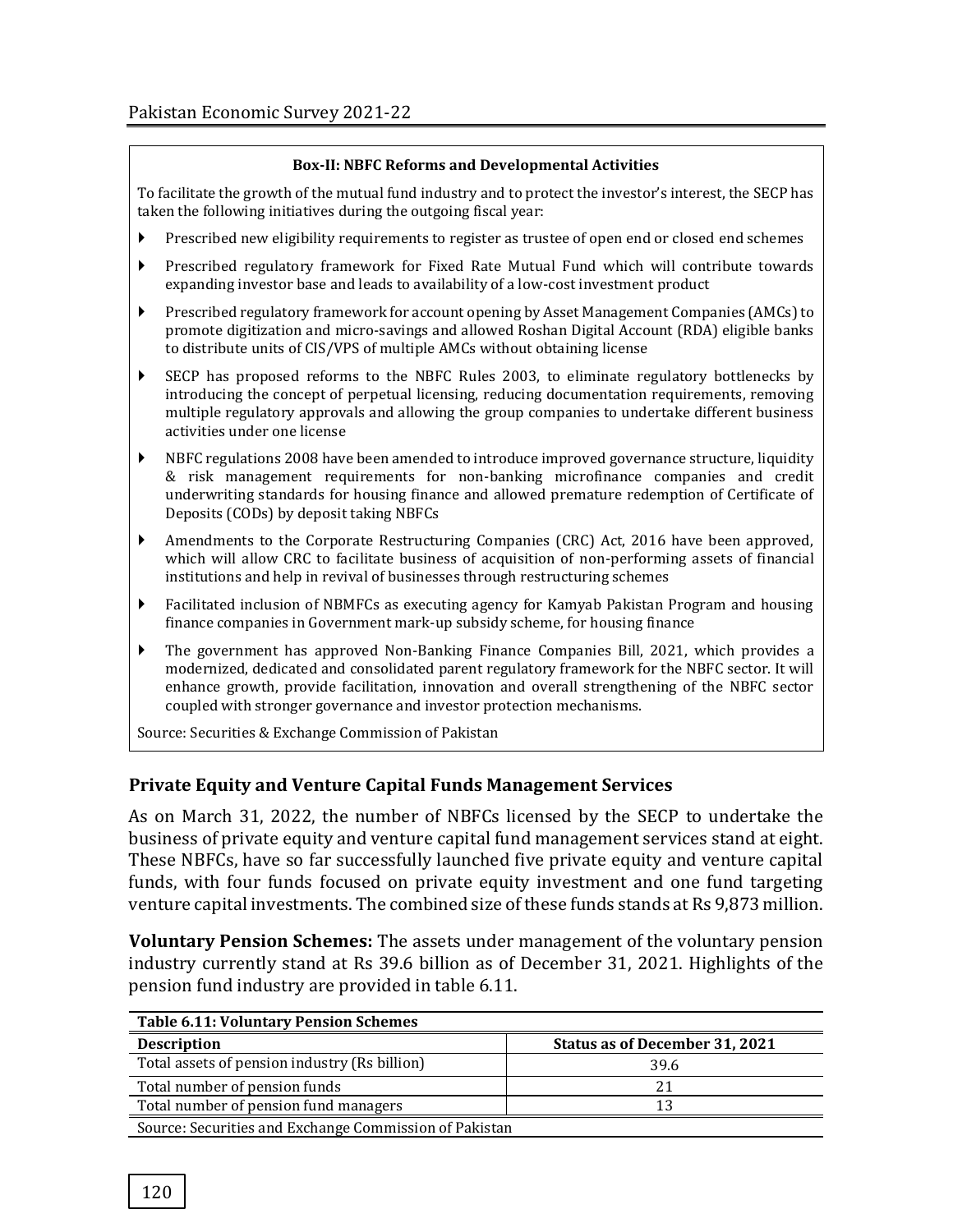# **Lending NBFCs**

Lending NBFCs include leasing companies, investment finance companies, housing finance companies, discount houses and non-bank microfinance companies. Highlights of each category as of December 31, 2021 is stated in table 6.12.

| Table 6.12: List of Lending NBFCs                      |                                  |                  |                                   |  |
|--------------------------------------------------------|----------------------------------|------------------|-----------------------------------|--|
| S.No                                                   | <b>Lending NBFC</b>              | No. of companies | <b>Asset Base</b><br>(Rs billion) |  |
|                                                        | <b>Leasing Companies</b>         |                  | 5.36                              |  |
|                                                        | <b>Investment Banks</b>          | 16               | 78.22                             |  |
|                                                        | Non-Bank Microfinance Companies  | 30               | 146.11                            |  |
|                                                        | <b>Housing Finance Companies</b> |                  | 0.216                             |  |
| Source: Securities and Exchange Commission of Pakistan |                                  |                  |                                   |  |

**Real Estate Investment Trusts (REITs)**

REITs are investment schemes that own, actively manage income-producing real estate. Through such schemes, investors may own, operate, or finance income-generating property across various real estate categories. The REIT invests in physical real estate and distributes profits from rental income and/or capital gains to its unit holders.

Currently, three REIT schemes have offered units to the investors and acquired property(ies) i.e., Dolmen City REIT, Silk Islamic Developmental REIT and Silk World Islamic REIT. As of December 31, 2021, the aggregate fund size of these REIT Schemes was Rs 67.15 billion. Stakeholders continue to express interest in REIT as a viable option for investing in real estate projects, as evidenced from the number of companies licensed to undertake REIT management services increasing to eleven and receipt of twelve fresh applications for formation of REIT management company/grant of REIT management services licenses.

## **V- Corporate Sector**

**Company incorporation trend:** Facilitation extended during the pandemic coupled with availability of uninterrupted online services has helped in registration of companies. During July-March FY2022, a total of 19,929 new companies were registered, out of which around 99 percent companies were incorporated through online process.

**Digital Portal for Banks:** In pursuit of its agenda to promote ease of doing business and digitalization, SECP in coordination with SBP, had launched an exclusive digital portal in March, 2021, enabling banks to open corporate accounts without seeking physically certified copies of statutory documents. Presently, 47 financial institutions have joined the portal, during the period of July-March FY2022.

**Biannual Online Reporting System for Employees Contribution Fund:** SECP has successfully lunched "Online Reporting System for Filing Biannual Returns" through e-Services platform, the module is related to Employees Contributory Funds (Investment in Listed Securities) Regulations, 2018 (the "Regulations") which were previously filed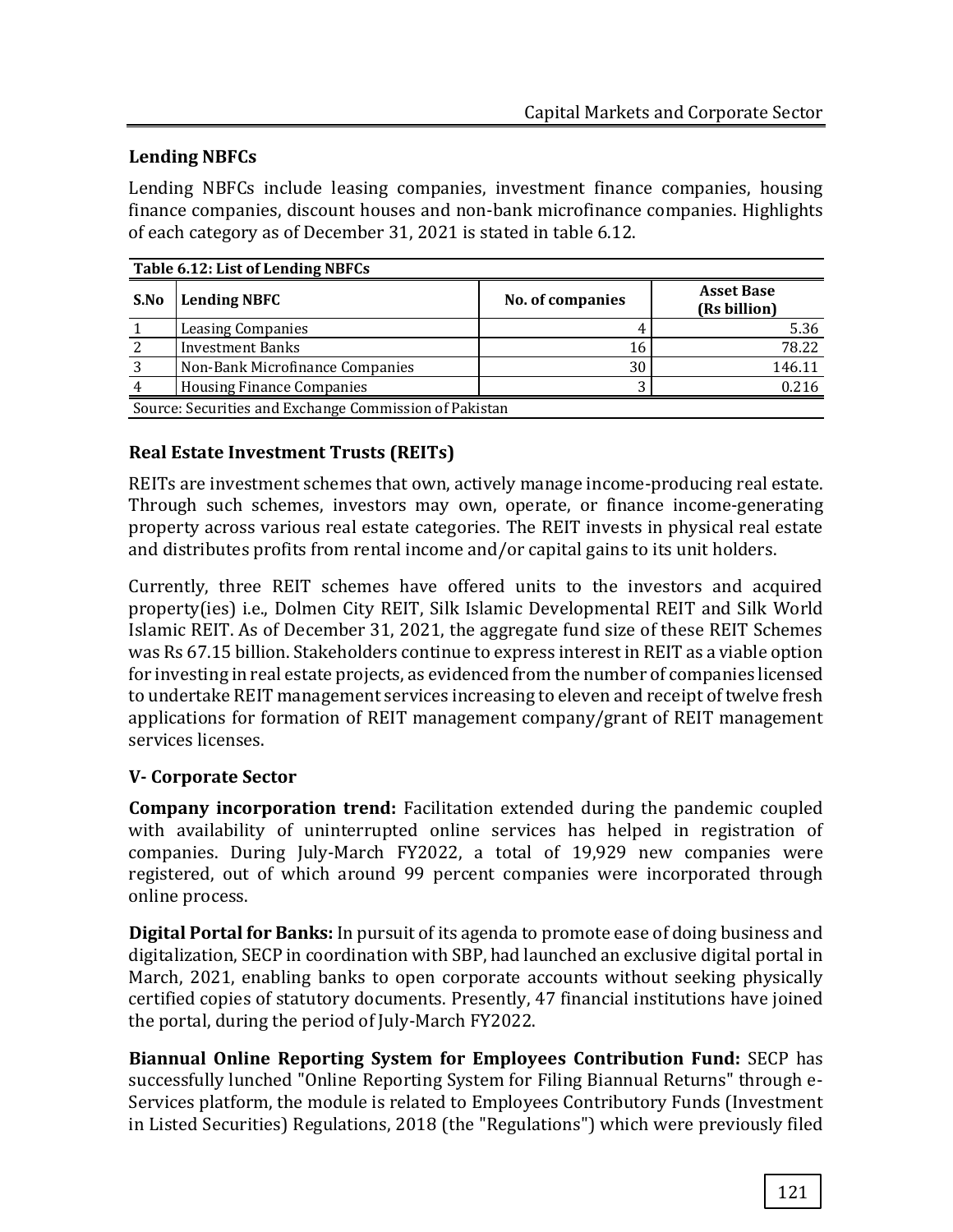by the companies/trusts in physical form. Automation of the sector will help in digitization, bring transparency and protection of employees' investment.

**Integration with SMEDA:** SECP has successfully integrated with SME Registration Portal (SMERP) of Small and Medium Enterprises Development Authority (SMEDA), which is a web-based interactive platform for SMEs registration and requested SECP to extend its integration services to SEMDA and enabling it to verify company registration status for companies applying to register as SME at SMERP.

**Launch of online process for Companies Easy Exit Regulations (CEER):** SECP has launched online process for processing easy-exit applications under Companies Easy-Exit Regulations, 2016 to provide automated platform for easy-exit of companies. It will facilitate exit of companies without manually applying by simply signing up to e-Services portal which will improve end-users experience and optimize the exit process.

#### **Box-III: ADB's \$ 300 million Loan to Further Develop Pakistan's Capital Markets**

The Asian Development Bank (ADB) approved a \$ 300 million loan on 22nd March 2022 to further develop the Pakistan's capital markets, promote private investment in the country and help to mobilize domestic resources to finance sustainable growth. The program aims to catalyze institutional investor demand and increase the range of alternative financial instruments such as derivatives and commodity futures that are available to investors. It will also help to mobilize more domestic resources which support the government's efforts to finance sustainable growth and respond effectively to crises, by making the country's capital markets more robust and strengthening government debt management.

ADB's program supports policy actions that will strengthen market stability and attract investor capital to Pakistan. It supports measures that will strengthen the government debt market and enhance market surveillance systems to facilitate information exchange. The program also promotes an enabling environment to expedite access to financing for growth companies and state-owned enterprises.

These reforms will help to mobilize financial resources for productive investment, especially by the private sector, and help facilitate economic growth by developing the bond and equity capital markets. This will also help to reduce cost of financial intermediation and help stabilize systemic vulnerabilities in the bank-dominated finance system.

Source: Securities and Exchange Commission of Pakistan

## **VI- Islamic Finance Sector**

**Shariah Governance Regulations, 2018:** During July-March FY2022, SECP has issued one certificate of Shariah compliant company and twenty certificates of Shariah compliant securities in terms of the Shariah Governance Regulations, 2018, for the development of the Islamic capital market. During the said period, SECP has issued certificates of Shariah compliance for the Shariah compliant securities/sukuk worth Rs 92.5 billion.

**Modarabas:** Modarabas are the pioneer Islamic financial institutions in Pakistan, governed under the Modaraba Companies and Modaraba Ordinance, 1980. Till March 31, 2022, the registered Modaraba companies are thirty-one, while twenty-eight Modarabas companies are currently operating and are listed at PSX.

As of December 31, 2021, the aggregate paid-up capital, equity and total assets of Modaraba sector stood at Rs 20.7 billion, Rs 24.1 billion and Rs 57.3 billion respectively.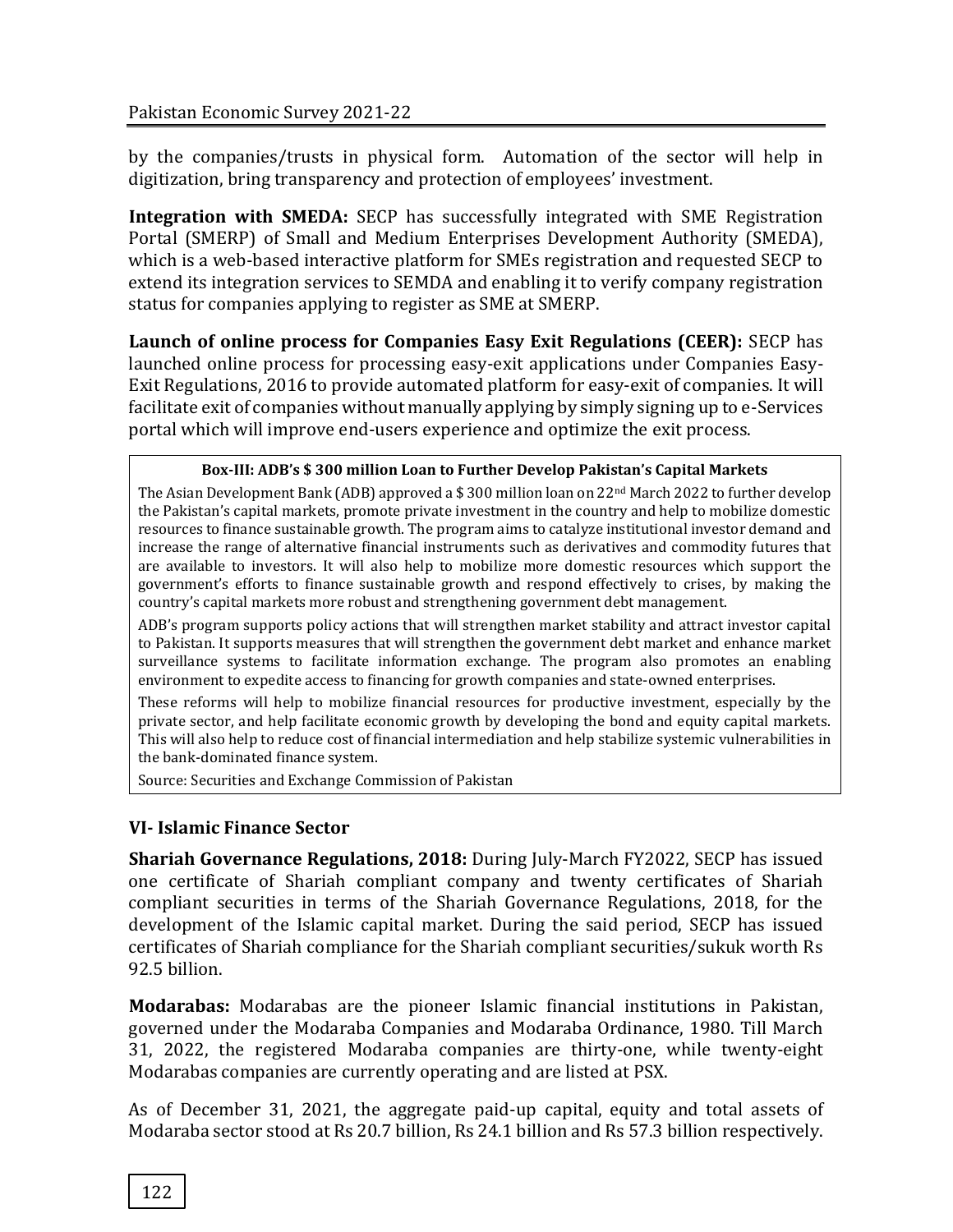Out of total twenty-five profit making Modarabas, nineteen Modarabas declared cash dividend and/or bonus for the year 2021.

#### **VII- Insurance Sector**

The insurance sector in Pakistan comprises of 10 life insurers, 40 non-life insurers and 1 state-owned national reinsurer. Major achievements in insurance sector during July-March FY2022 are as follows:

**Distribution of Insurance Products through Digital Platforms:** To enhance access and usage of financial services, SECP has facilitated the signing of an MoU between the insurance industry association and the digital portal for the distribution of insurance products. The objective of expanding the scope of this digital portal is to increase financial inclusion.

**Draft Insurance Ordinance (Amendment) Bill, 2020:** The Draft Insurance Ordinance (Amendment) Bill, 2020 has been formulated with the objective to introduce significant reforms in primary insurance law.

**Amendment to Insurance Companies (Sound & Prudent Management) Regulations, 2012:** The amendments have the objective of facilitating the industry by removal of redundancies and reducing documentary submission requirements as well as to ease out the regulatory burden associated with the processing of approvals.

**Master Circular of Insurance Division:** The circular is consolidated set of all regulatory instructions relating to insurance sector issued from 2005 to 2021 and will significantly contribute to ease of doing business.

## **Capital Market Reforms and Developmental Activities**

- **1) Operationalization of Professional Clearing Member (PCM):** In order to promote transparent corporate structures, enhance confidence of investors and ensure organized development of the stock market, the PCM framework has been launched as a major milestone for the implementation of the new broker regime. Previously, all brokerage houses were allowed to retain custody of investor assets and subject to the same compliance requirements regardless of their size or financial capacity. However, under the new PCM regime, the brokers who are unable to meet financial resource requirements, shall only focus on the core competency of trading and investment advice, while the clearing and settlement services shall be provided by the PCM.
- **2) Capital Adequacy Measures:** To ensure maintenance of specified capital requirements for the securities brokers, the new liquid capital regime has been implemented in line with the new brokerage regime from October 01, 2021. The liquid capital provides a more detailed and sophisticated approach towards determining capital adequacy of brokers in line with international best practices.
- **3) Introduction of Long Maturity Deliverable Future Contracts (DFC):** DFC contracts with longer maturity of 60 days and 90 days were successfully launched as continuation of efforts to develop derivative segment in line with international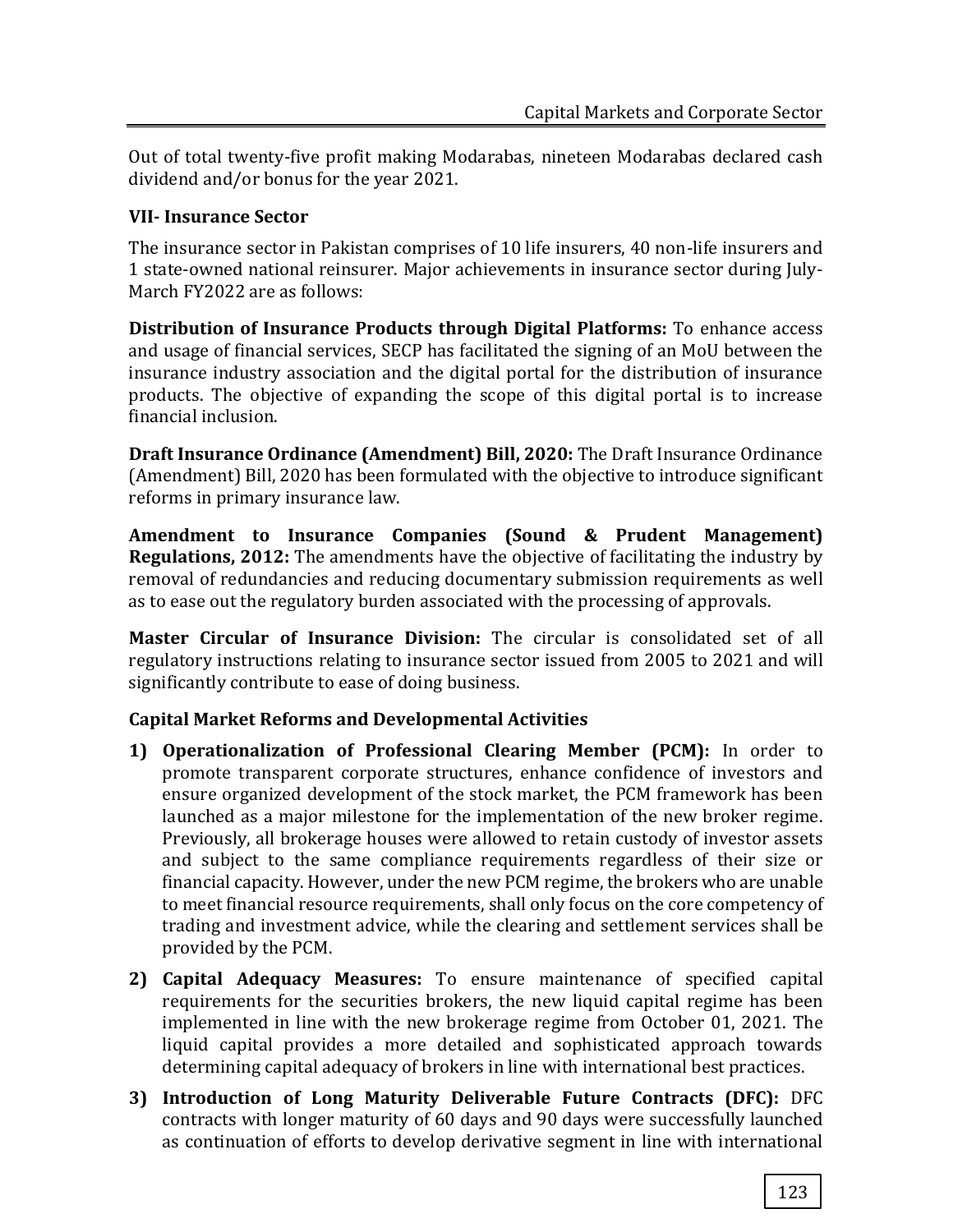best practices. The new contracts provided investors with more flexibility with respect to their trading strategies and eliminated the rollover week.

- **4) Shared KYC Information System:** Benefitting from the successful implementation of online opening system in capital markets, a new mechanism has been introduced for facilitating resident Pakistanis in opening trading accounts with securities broker by allowing sharing of KYC information already submitted to the banks with the brokers.
- **5) Reforms in Dividend Payment:** In order to facilitate shareholders of listed companies and to make dividend distribution process more efficient; amendments in Companies (Distribution of Dividend) Regulations, 2017 were approved by the Commission to reduce turnaround time for payment of cash dividend from 15 working days to 10 working days from the date of its declaration.
- **6) Risk Management Regime for Custodian Clearing Members:** Risk management regime for Custodian Clearing Members (CCMs) has been implemented. The new mechanism allows collection of acceptable collateral from CCMs against margin requirements in respect of trades of foreign investors. This will improve efficiency of risk management system while improving the capacity of local brokers.
- **7) Revision in Fee, Charges and Deposits Schedule of CDC and NCCPL:** In order to provide benefit to unit holders of mutual fund industry; the SECP has approved to rationalized NCCPL's tariff structures of security deposit requirement for Collective Investment Schemes (CIS) and Capital Gain Tax (CGT) fee in a progressive manner. Further, the security deposit shall not be applicable on Asset Management Companies admitted for only using single UIN facility for all CISs under its management.
- **8) CDC's Tariff Structure** has also been rationalized on account of multiple fee heads, i.e., waiver for online transactions, reduction in annual fee for multiple accounts, significant reduction in fee for fresh issue of shares and redeemable securities especially for short term redeemable securities. Such reduction would be beneficial for corporate sector to issue bonds with substantially reduced induction fee and investors shall be able to have lesser cost to maintain CDC investor and sub-account.
- **9) Promotion of ETFs:** In order to encourage launch of more ETFs at PSX, the SECP has approved reduction in minimum brokerage rates for trading in fixed income ETFs. Further, to promote and develop ETF market, incentives provided previously by PSX, CDC and NCCPL in respect of ETFs, have been further extended for one year.
- **10) Account Facilitation and Customer Help Centre:** In a bid to enhance investor base of capital market, regulatory framework for opening and operations of account facilitation/ customer help centres by securities brokers has been implemented. These centres shall enhance physical presence of securities brokers and facilitate in account opening for new investors in the capital market through utilization of branch networks of Commercial Banks, Asset Management Companies and Insurance Companies, in addition to allowing specially trained sales staff of brokers to carry out permissible marketing activities in public places.